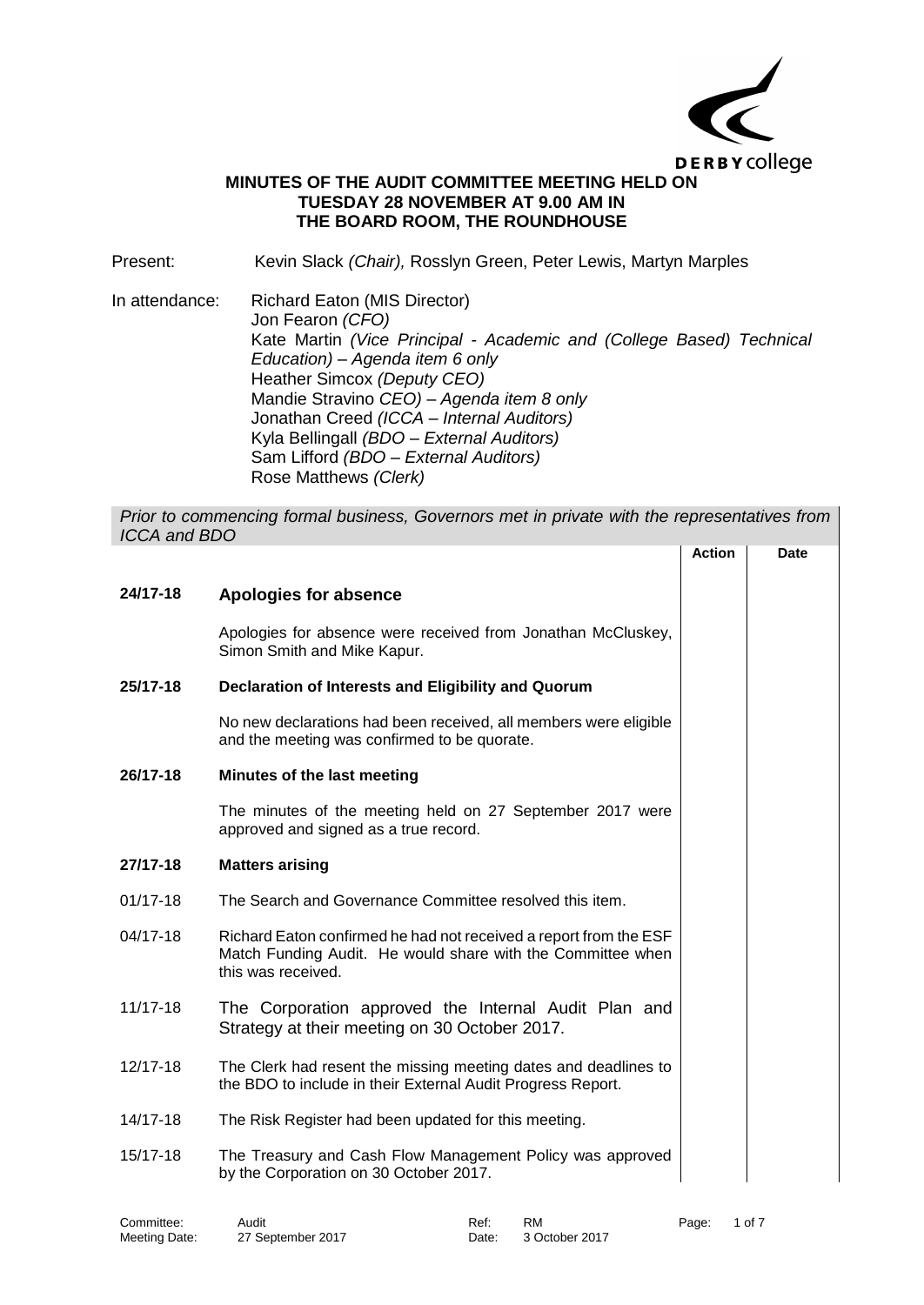|          | The Prevention, Detection and Reporting of Fraud Policy was<br>approved by the Corporation on 30 October 2017.                                                                                                                                                                                                                                                                                                                                                                                                                                      |            |          |
|----------|-----------------------------------------------------------------------------------------------------------------------------------------------------------------------------------------------------------------------------------------------------------------------------------------------------------------------------------------------------------------------------------------------------------------------------------------------------------------------------------------------------------------------------------------------------|------------|----------|
|          | The Travel and Subsistence Policy was approved by the<br>Corporation on 30 October 2017.                                                                                                                                                                                                                                                                                                                                                                                                                                                            |            |          |
|          | The Cash Handling Policy was reliant on new safes being received<br>for all sites. Once in place the CFO would present the revised<br>Policy, which would hopefully be at the next meeting.                                                                                                                                                                                                                                                                                                                                                         | <b>CFO</b> | 07/03/18 |
| 17/17-18 | The Public Interest and Disclosure Policy had been approved at<br>the Corporation meeting held on 30 October 2017.                                                                                                                                                                                                                                                                                                                                                                                                                                  |            |          |
| 19/17-18 | The Terms of Reference were approved by Corporation at their<br>meeting held on 30 October 2017.                                                                                                                                                                                                                                                                                                                                                                                                                                                    |            |          |
| 28/17-18 | 'T' Levels Presentation                                                                                                                                                                                                                                                                                                                                                                                                                                                                                                                             |            |          |
|          | Kate Martin joined the meeting to share the share the College's<br>strategy to address the education reform.                                                                                                                                                                                                                                                                                                                                                                                                                                        |            |          |
|          | Kate discussed the reasons for the reform and the changes it<br>presented to vocational education moving forward. The College<br>would need to make changes to the curriculum and outlined what<br>these included.                                                                                                                                                                                                                                                                                                                                  |            |          |
|          | The Committee Chair questioned impact on Level 2 provision and<br>Kate confirmed it would be reduced. She explained the shift would<br>be getting some students onto a Level 3. A level 2 qualification<br>was 15 hours a week, 'T Levels are proposed to be almost full time.                                                                                                                                                                                                                                                                      |            |          |
|          | She went onto explain applied general and academic provision will<br>offer similar levels of contact. The shift is more onsite provision<br>and more onsite assessment work.                                                                                                                                                                                                                                                                                                                                                                        |            |          |
|          | Martyn Marples asked what the schools were doing about ensuring<br>students were work ready. Kate explained they set the foundations<br>with the core curriculum. Martyn went onto ask if students did not<br>come prepared to undertake a Level 3 qualification would they<br>have to take a Level 2, it was acknowledged they would.                                                                                                                                                                                                              |            |          |
|          | The timescales for implementation were shared with proposed roll-<br>out in 2020.                                                                                                                                                                                                                                                                                                                                                                                                                                                                   |            |          |
|          | The Committee Chair asked how this would be funded. Kate<br>explained it would be government funded.                                                                                                                                                                                                                                                                                                                                                                                                                                                |            |          |
|          | Peter Lewis noted the College had taken on board the changes<br>required to adapt to this policy change, however, he questioned<br>what the opportunities were for the College. Kate explained the<br>College had a well-established work network and have a lot of large<br>and small employers. She said the College could support the City<br>providing work placements, for example, in schools. She said it<br>was an opportunity for the College to establish Key Stage 4 work<br>and provided an opportunity to work with the local schools. |            |          |
|          | Martyn Marples asked if the presentation had been delivered to the<br>Renaissance Board. The Deputy CEO explained the CEO sits on<br>the Renaissance Board and the College have invited key<br>employers to meet with the DFE when they have visited the<br>College.                                                                                                                                                                                                                                                                                |            |          |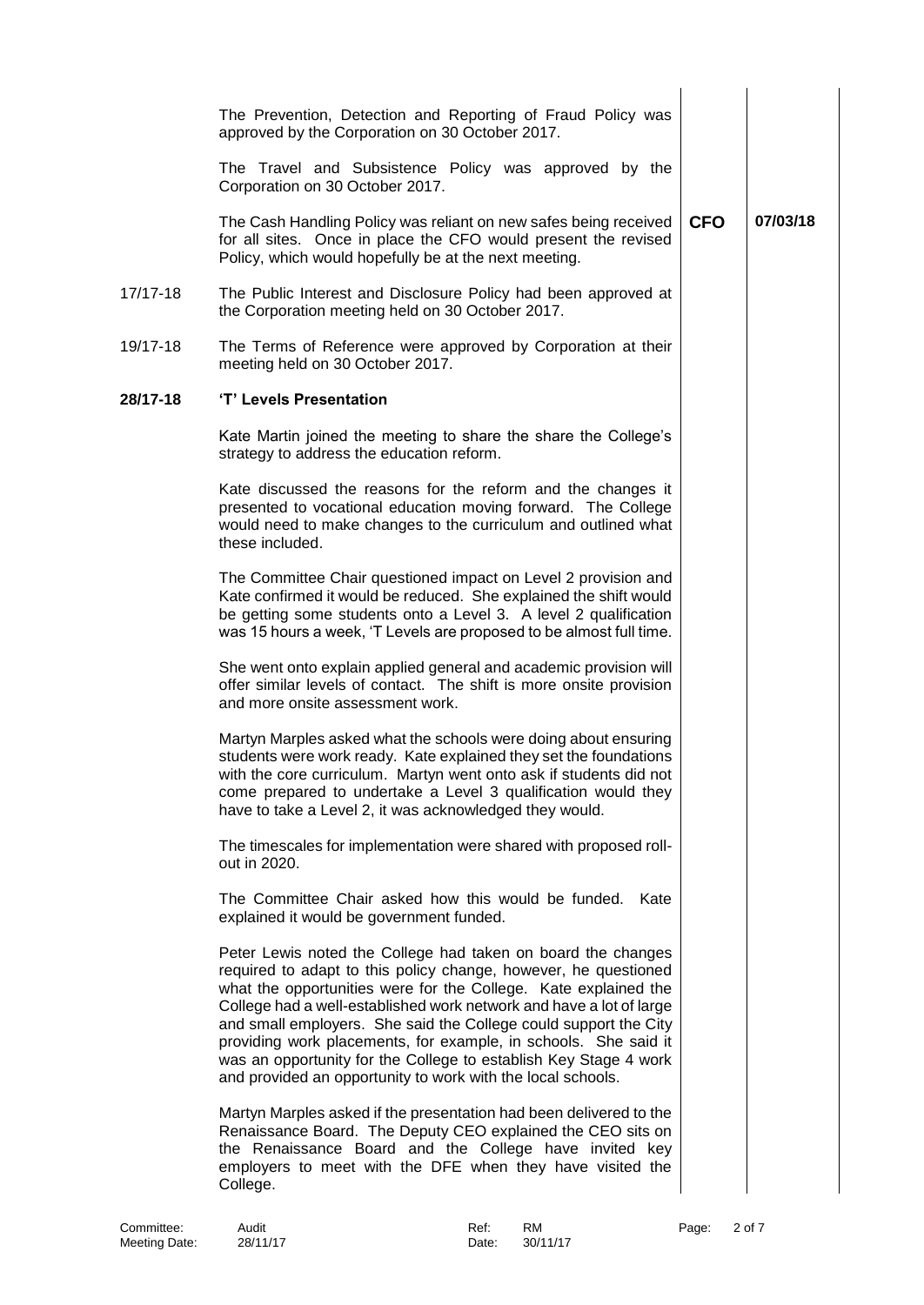|          | Kate left the meeting.                                                                                                                                                                                                                                                                                                                                                                                                                                                                                                                                                                 |              |          |  |
|----------|----------------------------------------------------------------------------------------------------------------------------------------------------------------------------------------------------------------------------------------------------------------------------------------------------------------------------------------------------------------------------------------------------------------------------------------------------------------------------------------------------------------------------------------------------------------------------------------|--------------|----------|--|
| 29/17-18 | Internal Audit - 2016-17<br>Annual Internal Audit report 2016-17                                                                                                                                                                                                                                                                                                                                                                                                                                                                                                                       |              |          |  |
|          | Jonathan Creed, Head of Internal Audit at the College's Internal<br>Auditors, ICCA, presented the Corporate Governance Internal<br>Audit Report.                                                                                                                                                                                                                                                                                                                                                                                                                                       |              |          |  |
|          | As a result of the work completed during 2016-17 the Internal<br>Auditors were satisfied that sufficient internal audit work had been<br>undertaken to allow an opinion to be given on the adequacy and<br>effectiveness of the College's governance, risk management and<br>systems of internal control. Based on the work undertaken during<br>the year and the implementation of previous internal audit<br>recommendations, they provided reasonable assurance that<br>controls were operating adequately and effectively. A total of 45<br>days were allocated, with 41 expended. |              |          |  |
|          | Overall assessments for the year were summarised.                                                                                                                                                                                                                                                                                                                                                                                                                                                                                                                                      |              |          |  |
|          | Peter Lewis asked if the Committee reviewed Internal Audit<br>Strategy for 17-18.                                                                                                                                                                                                                                                                                                                                                                                                                                                                                                      |              |          |  |
|          | The Chair confirmed the Internal Auditors had presented their<br>Internal Audit Plan and Strategy at the last meeting. The Clerk<br>would send a copy to Peter.                                                                                                                                                                                                                                                                                                                                                                                                                        | <b>Clerk</b> | 30/11/17 |  |
| 30/17-18 | Internal Audit 2017-18<br><b>External Assurance of Sub-Contracting Report</b>                                                                                                                                                                                                                                                                                                                                                                                                                                                                                                          |              |          |  |
|          | Jonathan Creed presented the External Assurance of Sub-<br>Contracting Controls.                                                                                                                                                                                                                                                                                                                                                                                                                                                                                                       |              |          |  |
|          | The scope of the review included covering all aspects of the<br>ESFA's "External Assurance Review of Sub-contracting Controls"<br>in order to also provide a certificate for submission to the ESFA by<br>31 January 2018, completed by an "independent external auditor".                                                                                                                                                                                                                                                                                                             |              |          |  |
|          | Five actions were identified and management responses provided.                                                                                                                                                                                                                                                                                                                                                                                                                                                                                                                        |              |          |  |
|          | The Deputy CEO confirmed the Corporation received a mid-year<br>report on Sub-contracting aspects.                                                                                                                                                                                                                                                                                                                                                                                                                                                                                     |              |          |  |
|          | The Committee Chair asked if there was now constant financial<br>monitoring of the contracts, in terms of the credit check. The CFO<br>confirmed the College used the same tool as the ESFA.                                                                                                                                                                                                                                                                                                                                                                                           |              |          |  |
|          | The Committee Chair also asked if monthly management accounts<br>were received from the sub-contractors throughout the year. The<br>CFO said annual accounts were received, as due to the scale of<br>operations monthly accounts were not provided.                                                                                                                                                                                                                                                                                                                                   |              |          |  |
| 31/17-18 | <b>Fundamental Financial Accounting Controls</b>                                                                                                                                                                                                                                                                                                                                                                                                                                                                                                                                       |              |          |  |
|          | Jonathan Creed provided a verbal response on Fundamental<br>Financial Accounting Controls as the report had not been received<br>yet. A cyclical approach had been taken to look at different<br>aspects. This review focussed on cash handling and back office<br>management.                                                                                                                                                                                                                                                                                                         |              |          |  |
|          |                                                                                                                                                                                                                                                                                                                                                                                                                                                                                                                                                                                        |              |          |  |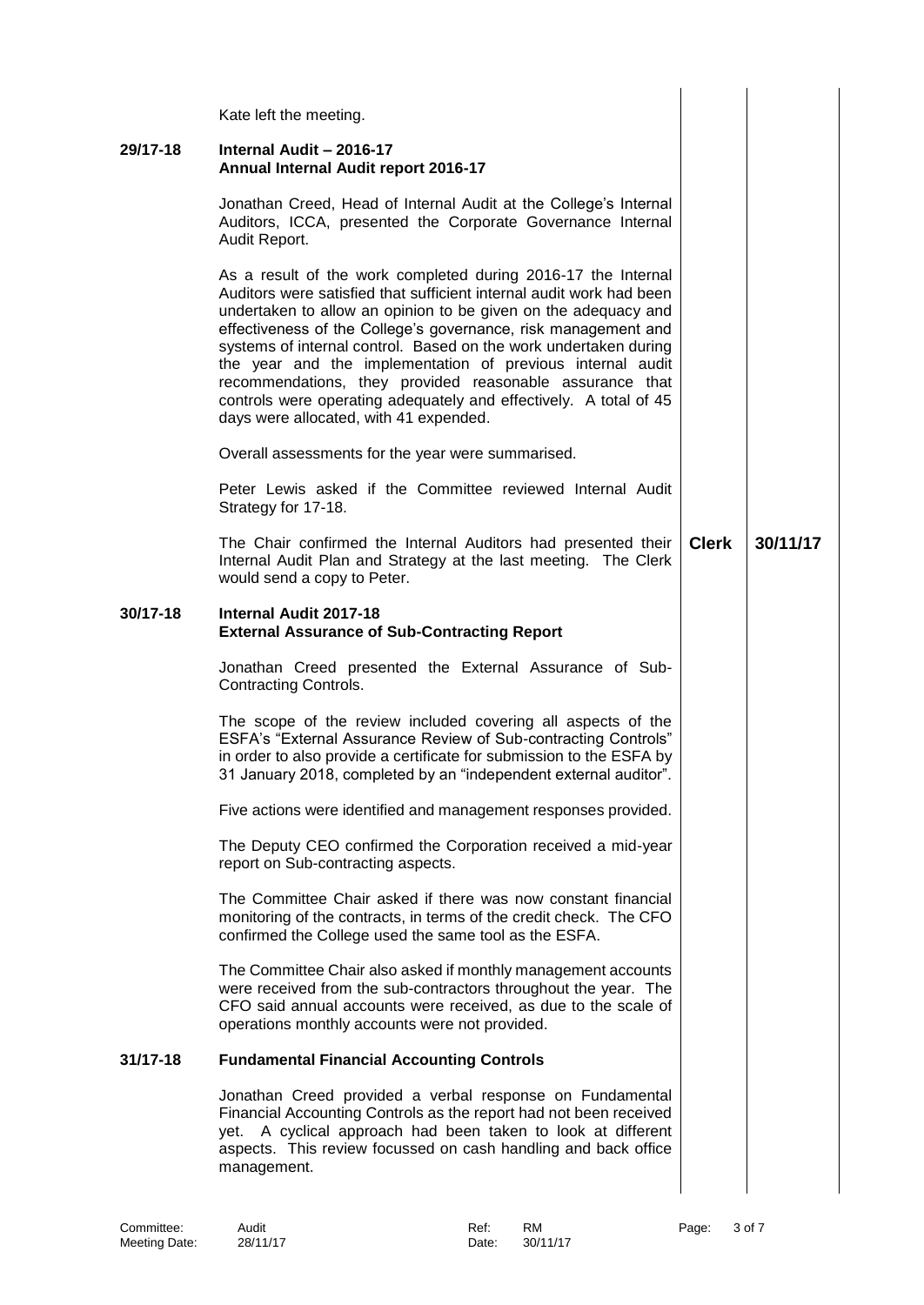Jonathan indicated the report would provide substantial assurance and would be available for the next meeting.

## **32/17-18 Prevent Duty, Wellbeing and Incident Management**

Jonathan Creed explained this was a routine internal audit report looking at the College's compliance with the Prevent Duty, staff and student wellbeing and incident management.

The scope was to provide independent assurance the College had effective systems and controls in place to:

- Meet Statutory duties, legislative requirements in respect of 'Prevent;
- Deploy effective wellbeing strategies; and,
- Manage serious incidents on and off site.

Jonathan covered the control objectives and the overall assurance conclusion was substantial with one recommendation relating to external event risk assessments.

The CEO joined the meeting.

## **33/17-18 External Audit 2016-17 Financial Statements and External Audit –**

- **Management Letter**
- **Representations Letter and College Accounts**
- **Representations Letter and MBS Accounts**

Kyla Bellingall and Sam Lifford represented BDO, the External Auditors at the meeting.

Kyla explained the Audit Scope and Objectives had been revised in line with the changes to the International Standards on Auditing (UK). A statement was also provided on going concern and contains more detail than in the past.

Subject to the outstanding matters highlighted in the report, the auditors anticipated issuing an unqualified opinion on the financial statements.

The outstanding items related to;

- Signed directors' emoluments certificates now received
- Conclusion of Lennartz liability assessment to be discussed
- Final ESFA funding confirmation statement for the year expected to arrive early next week.

Post planning, four deficiencies were identified relating to journal authorisation, related party transactions, signed contracts and the Itrent system. The CFO had provided management responses to these, and there was nothing that caused concern.

Identifying significant audit risk, the defined pension liability and VAT liability were identified under Mackworth Business Services.

A detailed discussion ensued with regard to the VAT liability in relation to interest and penalty charges from the HMRC. There had been a difference of opinion from the BDO's VAT partner compared with the VAT Angles, the company the College were using in respect of consent from HMRC for non-payment.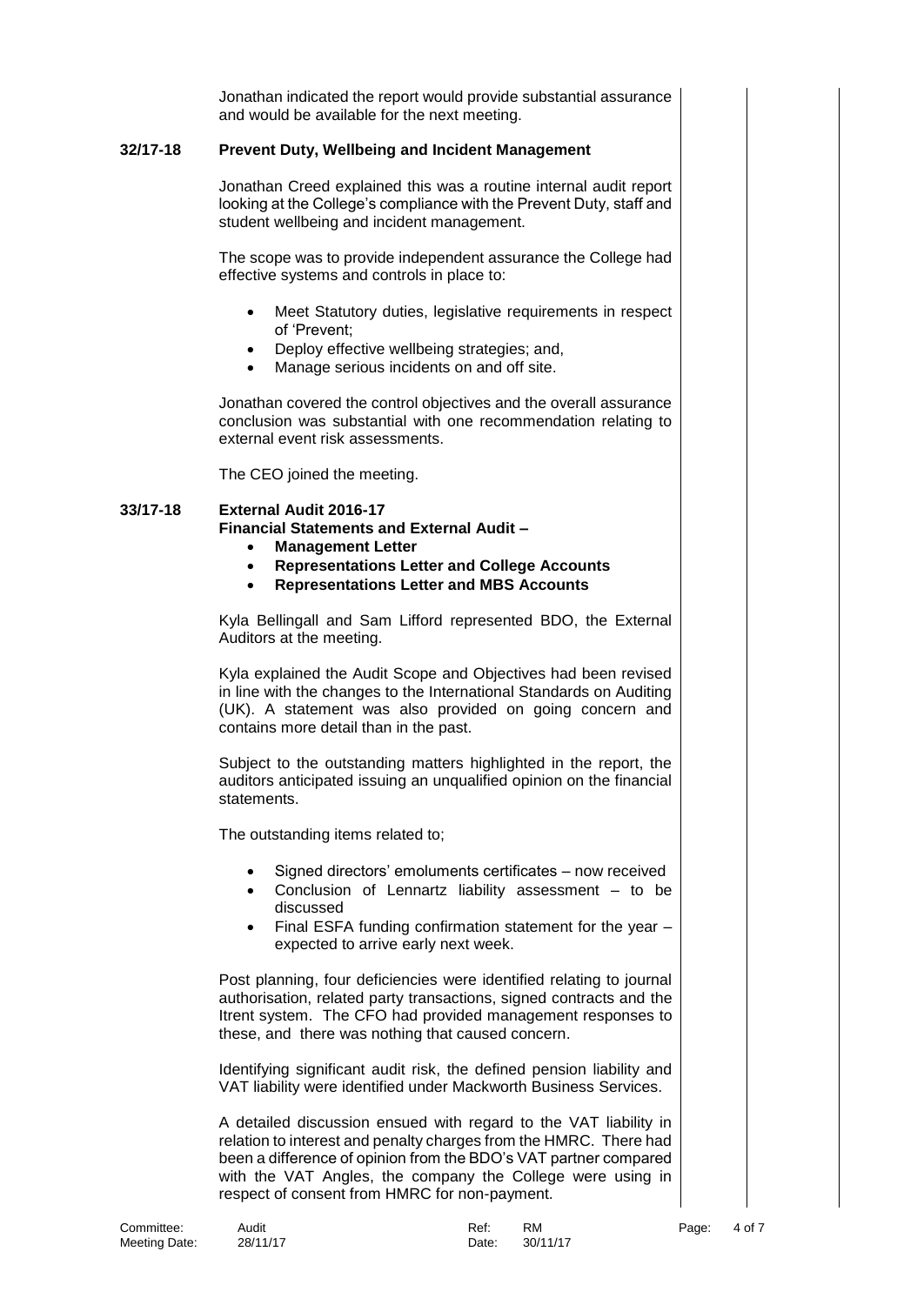|          | A telephone conference had been arranged for later in the week<br>between the CFO, BDO's VAT partner and a representative from<br>VAT Angles to agree how this would be presented within the<br>accounts.                                                                                                                                                     |                  |          |
|----------|---------------------------------------------------------------------------------------------------------------------------------------------------------------------------------------------------------------------------------------------------------------------------------------------------------------------------------------------------------------|------------------|----------|
|          | It was agreed the CFO would provide a briefing to the<br>Committee later in the week to recommend the Financial<br>Statements.                                                                                                                                                                                                                                | <b>CFO</b>       | 01/12/17 |
|          | Rosslyn picked up on some adjustments. Kyla said she would ask<br>for everything to be adjusted.                                                                                                                                                                                                                                                              |                  |          |
|          | The CFO said it had been a positive experience working with BDO<br>and he was assured by the depth and approach to the external<br>audit.                                                                                                                                                                                                                     |                  |          |
|          | The Chair complimented the CFO and his team for presenting a<br>good Audit. The CFO commended Kyle Swann from his team in<br>preparing for the Audit.                                                                                                                                                                                                         |                  |          |
|          | The Committee recommended MBS Accounts for approval by<br>the Corporation at their meeting on 11 December 2017.                                                                                                                                                                                                                                               | <b>Chair</b>     | 11/12/17 |
|          | The Committee recommended the College Accounts for<br>approval subject to the revisions agreed, to the Corporation at<br>their meeting on 11 December 2017                                                                                                                                                                                                    | <b>Chair</b>     | 11/12/17 |
|          | The CEO left the meeting.                                                                                                                                                                                                                                                                                                                                     |                  |          |
| 34/17-18 | <b>Review of Internal and External Audit Recommendations</b>                                                                                                                                                                                                                                                                                                  |                  |          |
|          | The Deputy CEO shared the Internal and External Monitoring<br>Report.                                                                                                                                                                                                                                                                                         |                  |          |
|          | All recommendations were on track. A number of actions were due<br>for completion on 1 December and an update would be provided at<br>the next meeting.                                                                                                                                                                                                       |                  |          |
|          | Rosslyn Green queried why some of the actions relating to the<br>Records<br>and<br>Funding<br>$19+$<br>(including<br>Learner<br>$16 - 18$<br>Apprenticeships) indicated completed on the Strategic Risk Report<br>did not appear on the Monitoring Report. Richard Eaton said it was<br>because they had been resolved, but would raise with Michael<br>Ford. | RE/<br><b>MF</b> | 07/03/18 |
| 35/17-18 | <b>Risk Management Annual Report</b>                                                                                                                                                                                                                                                                                                                          |                  |          |
|          | The Committee received the Risk Management Annual Report<br>which provided a review of the previous year's risk management<br>activities and provided a summary of litigation and health and<br>safety risks to the Committee.                                                                                                                                |                  |          |
|          | Point 3.3.3 under litigation had now been struck off and would be<br>removed moving forward.                                                                                                                                                                                                                                                                  |                  |          |
|          | The updated Risk Register was also attached following on from<br>comments raised at the previous meeting.                                                                                                                                                                                                                                                     |                  |          |
|          | Rosslyn questioned risk 34 relating to the Mock Funding Audit,<br>which she could not find on the Risk Register. The Deputy CEO<br>said some of the Risks had been consolidated and suggested this                                                                                                                                                            |                  |          |
|          |                                                                                                                                                                                                                                                                                                                                                               |                  |          |

Committee: Audit Ref: RM Page: 5 of 7

Committee:<br>Meeting Date: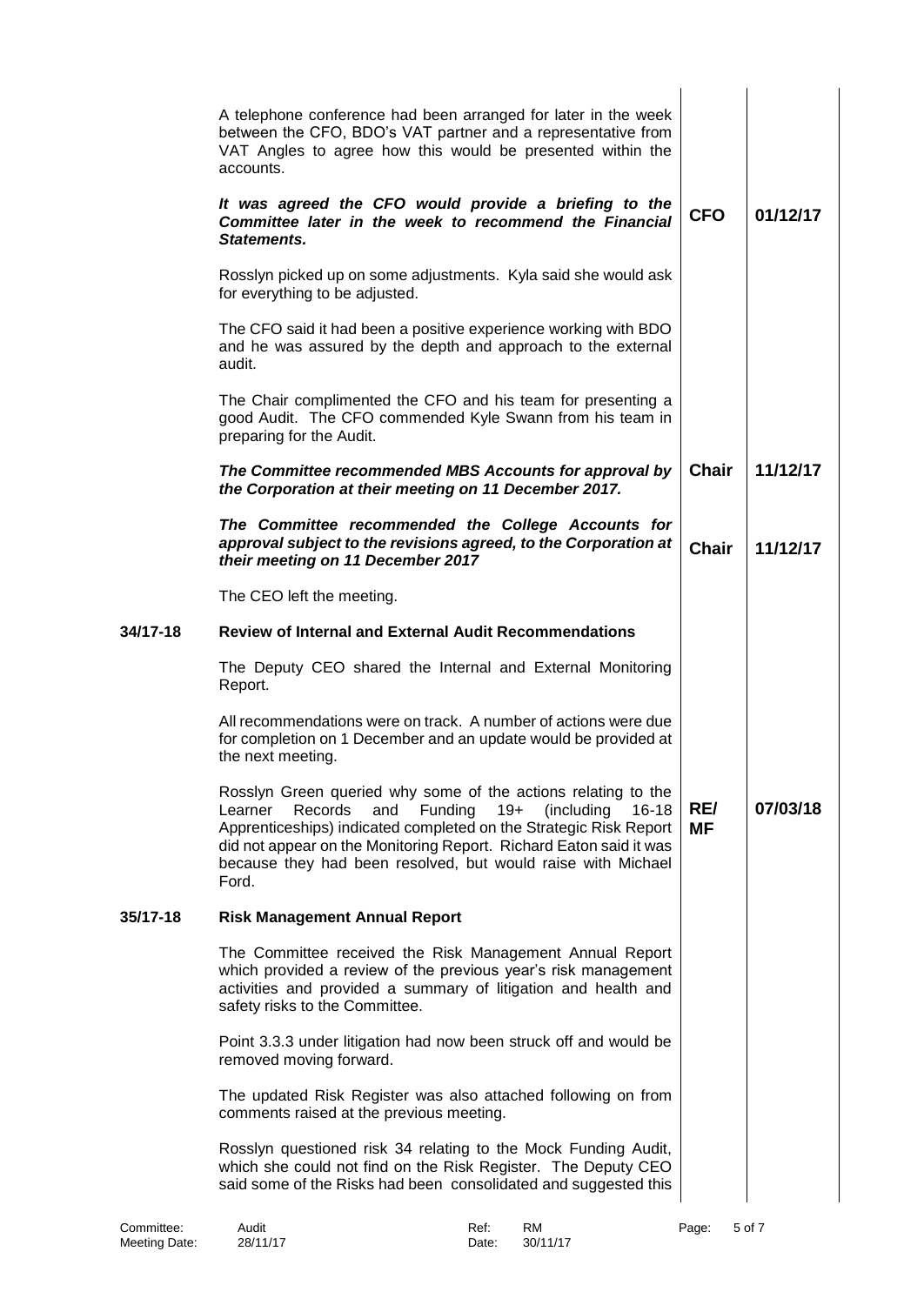|          | On the basis of the above change the Audit Committee Annual<br>Report for 2016-17 was recommended for approval at the<br>Corporation meeting on 11 December 2017.                                                                                                                           | <b>Chair</b> | 11/12/17 |
|----------|---------------------------------------------------------------------------------------------------------------------------------------------------------------------------------------------------------------------------------------------------------------------------------------------|--------------|----------|
|          | Rosslyn Green suggested the paragraph relating to FRS102 on<br>page 13 be removed.                                                                                                                                                                                                          |              |          |
|          | The Chair presented the Audit Committee's Annual Report for<br>2016-17, which had been reviewed with the Deputy CEO and<br>Clerk.                                                                                                                                                           |              |          |
| 37/17-18 | <b>Audit Committee Annual Report 2016-17</b>                                                                                                                                                                                                                                                |              |          |
|          | The Cash Handling Procedure was waiting for the provision of new<br>safes at the main sites. This should be ready for approval at the<br>next meeting.                                                                                                                                      | <b>CFO</b>   | 07/03/18 |
|          | <b>Cash Handling Procedure</b>                                                                                                                                                                                                                                                              |              |          |
|          | The Cashflow procedure was recommended to Corporation<br>for approval on 11 December 2017.                                                                                                                                                                                                  | <b>Chair</b> | 11/12/17 |
|          | <b>Cashflow Procedure</b><br>There were no changes to the Cashflow procedure                                                                                                                                                                                                                |              |          |
|          | The Committee recommended the Risk Management Policy to<br>Corporation for approval on 11 December 2017                                                                                                                                                                                     | <b>Chair</b> | 11/12/17 |
|          | The Risk Management Policy had undergone and annual review<br>with no changes recommended.                                                                                                                                                                                                  |              |          |
|          | <b>Risk Management Policy</b>                                                                                                                                                                                                                                                               |              |          |
|          | The Committee recommended the Bribery Policy to the<br>Corporation for approval on 11 December 2017.                                                                                                                                                                                        | <b>Chair</b> | 11/12/17 |
|          | The Bribery Policy was last reviewed in November 2016 and no<br>further updates were proposal.                                                                                                                                                                                              |              |          |
|          | <b>Bribery Policy</b>                                                                                                                                                                                                                                                                       |              |          |
|          | The Anti-Money Laundering Policy was last reviewed in November<br>2016 with no changes recommended. The Committee Chair said<br>there had been some changes to the Money Laundering<br>Regulations in 2017 and asked if these had been considered. The<br>CFO agreed to revisit the Policy. | <b>CFO</b>   | 07/03/18 |
|          | <b>Anti-Money Laundering Policy</b>                                                                                                                                                                                                                                                         |              |          |
|          | The Committee recommended the Financial Regulations to<br>the Corporation for approval on 11 December 2017.                                                                                                                                                                                 | <b>Chair</b> | 11/12/17 |
|          | The Financial Regulations were updated in March 2017, an annual<br>review had been carried out and no changes were recommended.                                                                                                                                                             |              |          |
|          | <b>Financial Regulations</b>                                                                                                                                                                                                                                                                |              |          |
| 36/17-18 | <b>Policy Review</b>                                                                                                                                                                                                                                                                        |              |          |
|          | was included within the Risk 36. However, she would confirm with<br>Michael Ford.                                                                                                                                                                                                           | <b>HLS</b>   | 07/03/18 |